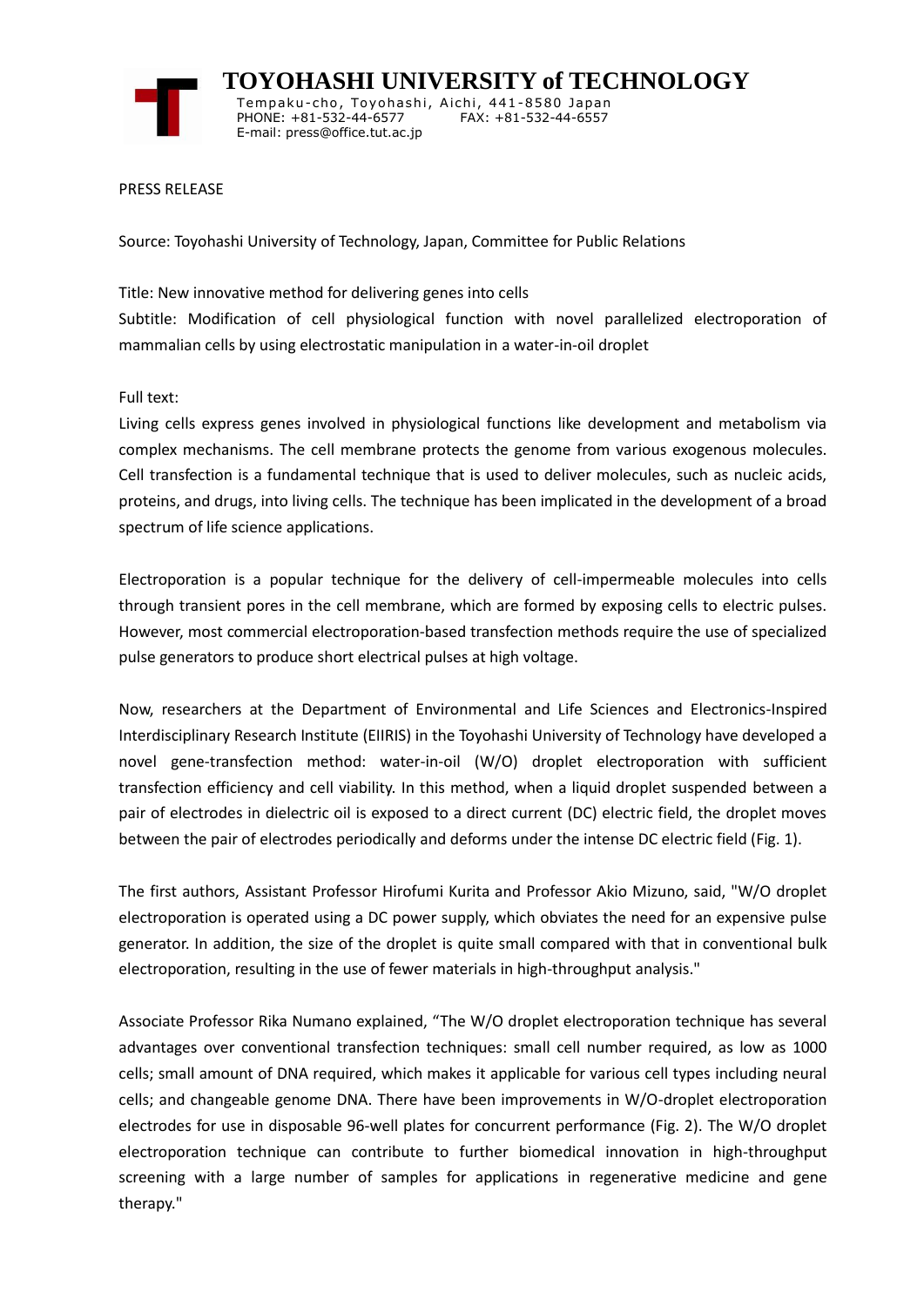

 **TOYOHASHI UNIVERSITY of TECHNOLOGY** Temp aku-cho , To y oha s hi , Ai chi , 441-8580 Jap an PHONE: +81-532-44-6577 E-mail: press@office.tut.ac.jp

## Funding agency:

This work was supported by the Ministry of Education, Culture, Sports, Science, and Technology (MEXT)'s "Program to Foster Young Researchers Cutting-Edge Interdisciplinary Research to R.N.), the Japan Science and Technology Agency (JST) (to R.N.), a Grant-in-Aid for Scientific Research from the Japan Society for the Promotion of Science (JSPS) (24590350 to R.N.), by a Grant-in-Aid for Scientific Research in Innovative Areas "Plasma Medical Innovation" (24108005 to A.M.) from the Ministry of Education, Culture, Sports, Science, and Technology (MEXT), Japan, a Grant-in-Aid for Young Scientists (B) (24760648 to H.K.), and a Grant-in-Aid for Scientific Research (C) (26390096 to H.K) from the Japan Society for the Promotion of Science (JSPS). In addition, R.N. was supported in part by the Takeda Science Foundation and the Tatematsu Foundation. Supporting company is Nepa Gene Co., Ltd.

## Reference:

Hirofumi Kurita, Shota Takahashi, Atsushi Asada, Minako Matsuo, Kenta Kishikawa, Akira Mizuno, and Rika Numano (2015). Novel Parallelized Electroporation by Electrostatic Manipulation of a Water-in-oil Droplet as a Microreactor: PLOS ONE: 10.1371/journal.pone.0144254

Further information

Toyohashi University of Technology

1-1 Hibarigaoka, Tempaku, Toyohashi, Aichi Prefecture, 441-8580, JAPAN

Inquiries: Committee for Public Relations

E-mail: press@office.tut.ac.jp

Toyohashi University of Technology founded in 1976 as a National University of Japan is a research institute in the fields of mechanical engineering, advanced electronics, information sciences, life sciences, and architecture.

Website[: http://www.tut.ac.jp/english/](https://www.tut.ac.jp/english/)



Figure 1:

Behavior of a water-in-oil (W/O) droplet in an electrostatic field, and scheme of W/O droplet electroporation.